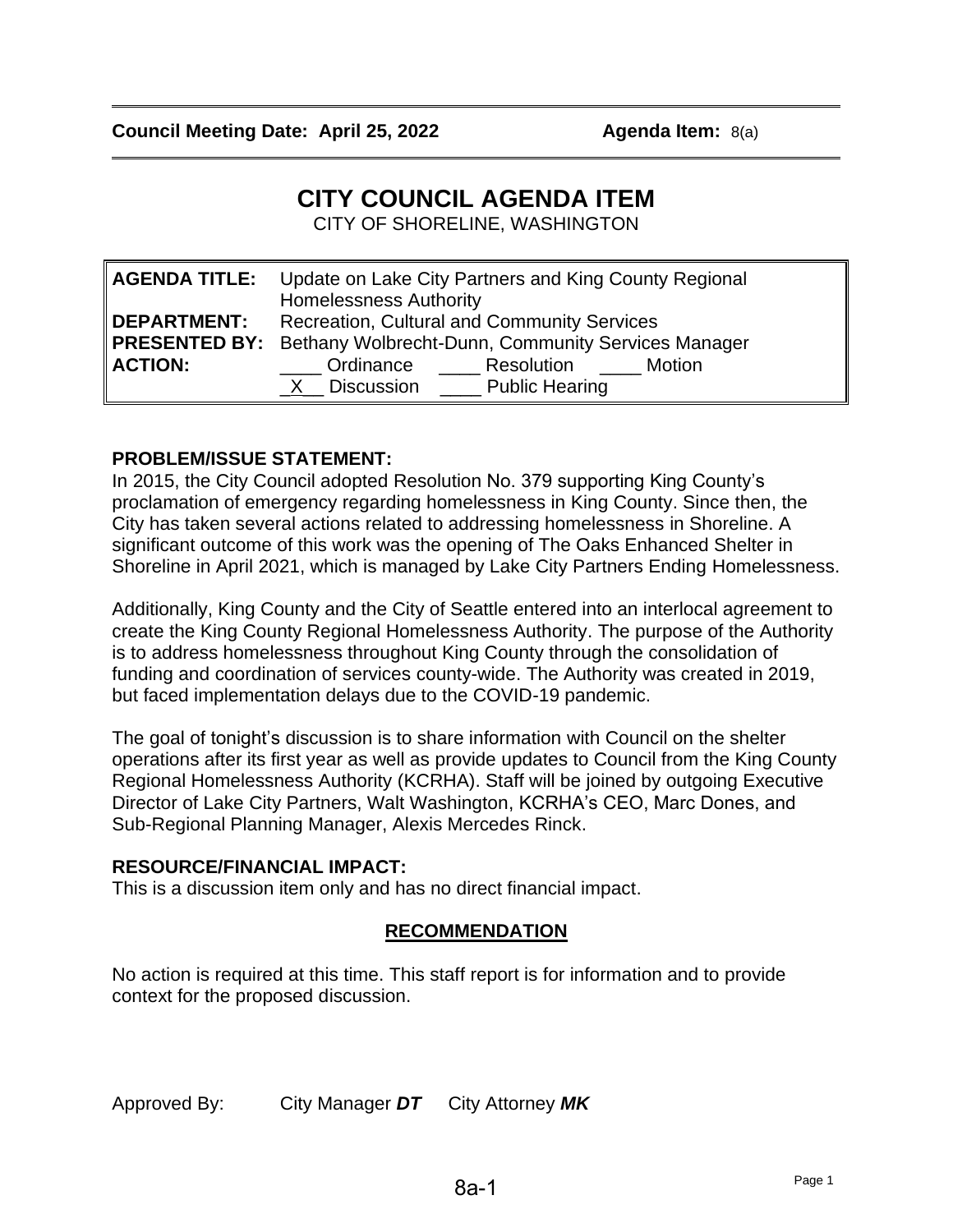## **BACKGROUND**

#### **Shoreline's Response to the Homelessness Crisis**

In December 2015, the Council adopted [Resolution No. 379](http://cosweb.ci.shoreline.wa.us/uploads/attachments/cck/council/staffreports/2015/staffreport121415-8d.pdf) supporting King County's proclamation of emergency regarding homelessness in King County and the City's commitment to work with King County and partner agencies on plans to address homelessness. Since that time, Shoreline and King County have taken several actions in support of the declaration of emergency and Resolution No. 379.

Since the adoption of [Resolution No. 379,](http://cosweb.ci.shoreline.wa.us/uploads/attachments/cck/council/staffreports/2015/staffreport121415-8d.pdf) the Council has taken several steps in support of services for Shoreline's unhoused residents. In 2018, the Council adopted Goal 5, Action Step 9 in the 2018-2020 City Council Goals and Work Plan. This action step directed staff to, "Engage in an analysis with service providers to identify what services and processes exist to connect those experiencing homelessness and/or opioid addiction with supportive services and identify gaps that may exist."

On February 25, 2019, staff presented Council with an overview of services available to individuals in Shoreline experiencing homelessness. Council requested staff return to Council with recommendations regarding priorities and opportunities to enhance services for individuals in Shoreline experiencing homelessness and/or opioid addiction. The staff report from the February 25 discussion can be found here: **Discussion of** Council Goal 5, Action Step 9 – [Engage in an Analysis with Service Providers to Identify](http://cosweb.ci.shoreline.wa.us/uploads/attachments/cck/council/staffreports/2019/staffreport022519-8b.pdf)  [What Services and Processes Exist to Connect those Experiencing Homelessness](http://cosweb.ci.shoreline.wa.us/uploads/attachments/cck/council/staffreports/2019/staffreport022519-8b.pdf)  [and/or Opioid Addiction with Supportive Services and Identify Gaps That May Exist.](http://cosweb.ci.shoreline.wa.us/uploads/attachments/cck/council/staffreports/2019/staffreport022519-8b.pdf)

On February 10, 2020, staff returned to Council after conducting the gap analysis and recommended that a year-round shelter/Navigation Center was the most critical need and highest priority for Council consideration. This Council discussion laid the groundwork for citing the enhanced shelter in Shoreline, as Council soon after developed the following goal as part of the 2020-2022 Council Goals and Work Plan: "Council Goal 5, Action Step 7: Begin a process of developing partnerships with North King County cities and other key stakeholders in support of siting a 24/7 shelter/navigation center to serve homeless single adults in North King County." The staff report from the February 10 discussion can be found here: Discussion of [Recommendations Related to Council Goal 5, Action Step 9—Engage in an Analysis](http://cosweb.ci.shoreline.wa.us/uploads/attachments/cck/council/staffreports/2020/staffreport021020-9b.pdf)  [with Service Providers to Identify What Services and Processes Exist to Connect those](http://cosweb.ci.shoreline.wa.us/uploads/attachments/cck/council/staffreports/2020/staffreport021020-9b.pdf)  [Experiencing Homelessness and/or Opioid Addiction with Supportive Services and](http://cosweb.ci.shoreline.wa.us/uploads/attachments/cck/council/staffreports/2020/staffreport021020-9b.pdf)  [Identify Gaps that May Exist.](http://cosweb.ci.shoreline.wa.us/uploads/attachments/cck/council/staffreports/2020/staffreport021020-9b.pdf)

Staff subsequently began work towards this Council goal by convening the North King County Shelter Task Force. In June 2020, before the first official meeting of the Task Force, City staff was notified that The Oaks at Forest Bay Nursing Home (The Oaks), located at 16357 Aurora Avenue N, was discontinuing its operation as a nursing home and would be available for sale. Concurrently, the Washington State Department of Commerce released a grant making significant funds available to expand homeless shelter capacity throughout the State. City staff reached out to King County Department of Community and Human Services (KC DCHS) to inquire about the potential for the County to acquire the facility and include it in a KC DCHS application for the Commerce

8a-2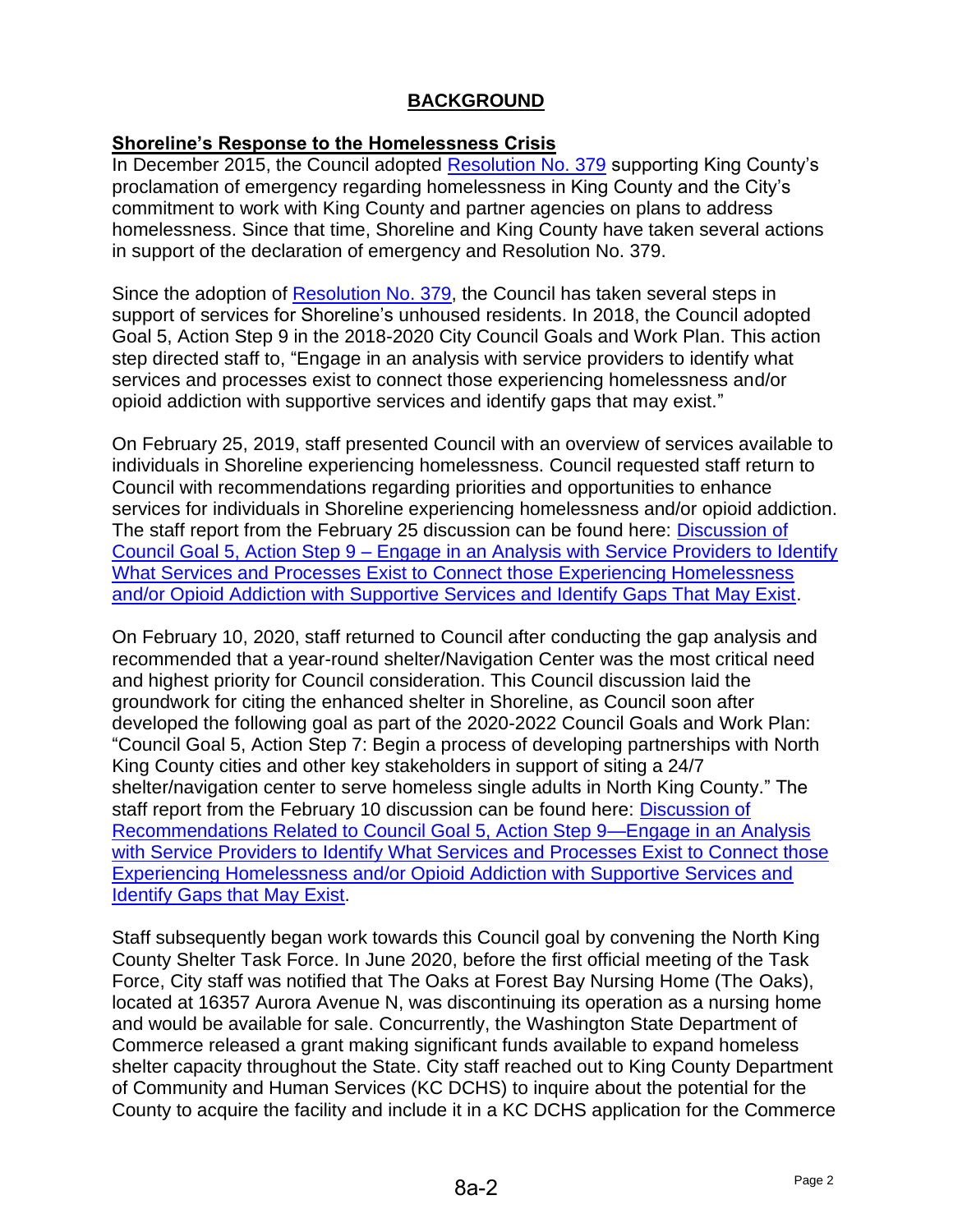grant funds. King County staff reached out to the King County Housing Authority about partnering on the purchase of the site for use as a shelter.

Further work brought together the agencies listed above as well as representatives of Lake City Partners (LCP) in order to discuss options relating to siting a shelter at this property. This presented a unique opportunity to have a "shelter-ready" site that would be available relatively quickly for shelter programming. Feasibility of the site and program continued into the summer and fall, and the property was purchased by the King County Housing Authority with the intent to site a 24/7 enhanced shelter on the site. The City supported this action by adopting Interim Zoning Regulations to allow the site to be used as shelter. More information on this action can be found in the following staff report: [Public Hearing and Adopting Ordinance No. 906 -](http://cosweb.ci.shoreline.wa.us/uploads/attachments/cck/council/staffreports/2020/staffreport102620-8a.pdf) Interim Zoning [Regulations to Allow Siting a 24/7 Enhanced Shelter in the R-48 Zone District.](http://cosweb.ci.shoreline.wa.us/uploads/attachments/cck/council/staffreports/2020/staffreport102620-8a.pdf)

The approval of the Interim Zoning Regulations also required a Memorandum of Agreement (MOA) between the City, the County and Lake City Partners to address overall shelter operations. Council authorized the MOA on November 23, 2020. More information can be found in the following staff report: [Authorizing the City Manager to](http://cosweb.ci.shoreline.wa.us/uploads/attachments/cck/council/staffreports/2020/staffreport112320-8a.pdf)  [Sign the Memorandum of Agreement for the Operation of an Enhanced Shelter Within](http://cosweb.ci.shoreline.wa.us/uploads/attachments/cck/council/staffreports/2020/staffreport112320-8a.pdf)  [the City of Shoreline with King County and Lake City Partners.](http://cosweb.ci.shoreline.wa.us/uploads/attachments/cck/council/staffreports/2020/staffreport112320-8a.pdf)

With the siting of the shelter in North King County, the Task Force members determined that there was value in continuing to convene as a sub-regional collective focused on homelessness. The group voted to become the North King County Coalition on Homelessness with a new chartered purpose: "To support policies and communitybased efforts to provide services, shelter and/or permanent housing options for those in our communities who are experiencing homelessness. We anticipate that the Coalition will ultimately serve as sub-regional hub for the King County Regional Homelessness Authority." Since that time, Shoreline, Bothell, Kenmore, Woodinville, and Lake Forest Park have each appointed a City Council representative to the Coalition and it is serving as the North King County sub-regional hub for the King County Regional Homelessness Authority. More information can be found in the following staff report: [Authorizing the](http://cosweb.ci.shoreline.wa.us/uploads/attachments/cck/council/staffreports/2021/staffreport101821-8a.pdf)  [City Manager to Enter Into the North King County Coalition on Homelessness](http://cosweb.ci.shoreline.wa.us/uploads/attachments/cck/council/staffreports/2021/staffreport101821-8a.pdf)  [Memorandum of Agreement.](http://cosweb.ci.shoreline.wa.us/uploads/attachments/cck/council/staffreports/2021/staffreport101821-8a.pdf)

## **King County Regional Homelessness Authority**

While the City was taking action on Council Goal 5, Action Step 7, work was proceeding between King County and the City of Seattle to improve the regional response to homelessness. This process started in 2005, when King County developed a Ten-Year Plan to End Homelessness; however, by 2015, even more people were experiencing homelessness in our region. This caused the focus to shift to develop regional strategies that were focused on:

- Keeping people from becoming homeless in the first place;
- For those that do become homeless, working to make it as brief as an experience as possible; and
- Ensuring individuals and families do not experience homelessness again.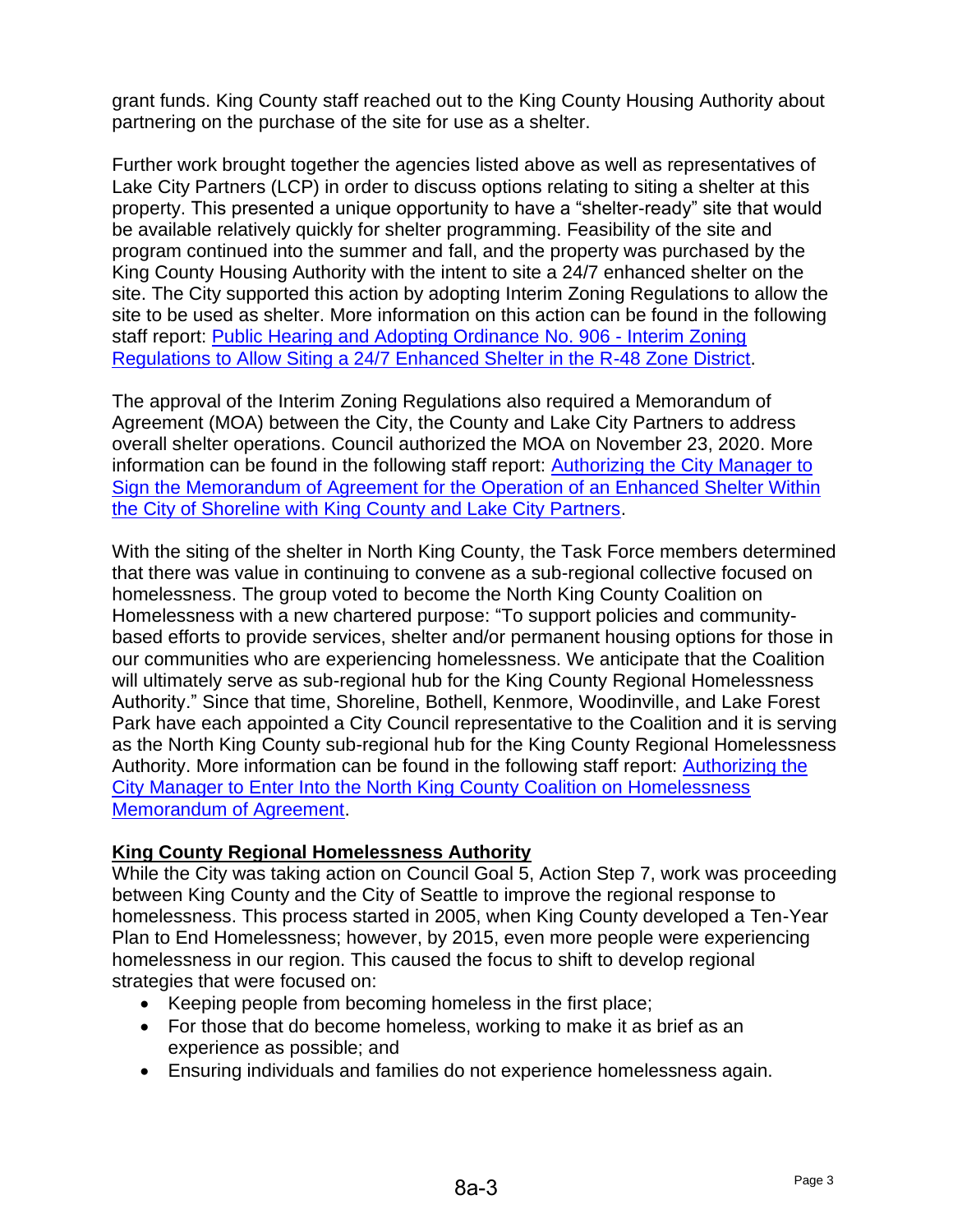With this shift in strategy, the King County Committee to End Homelessness became All Home and both King County and the City of Seattle engaged in several studies and reports that found that the region's response to homelessness was "too weak to drive change." The All Home Governing Board included representatives from the region, including then Councilmember Keith Scully.

In May 2018, King County and the City of Seattle signed a Memorandum of Understanding committing to coordinate data, analysis, Request for Proposals, and evaluation processes related to investments in homelessness services. Further, King County and Seattle worked with several philanthropic groups to fund a critical review of the region's homelessness investments and to make recommendations for any changes. Council was briefed on this progress and invited to comment on key questions related to this work during its June 17, 2019, Council meeting. More information on the regional efforts can be found in the following staff report: [Discussion of the King County](http://cosweb.ci.shoreline.wa.us/uploads/attachments/cck/council/staffreports/2019/staffreport061719-9a.pdf)  [Homelessness System Redesign.](http://cosweb.ci.shoreline.wa.us/uploads/attachments/cck/council/staffreports/2019/staffreport061719-9a.pdf)

In response to the recommendations to change, the City of Seattle and King County entered into an Interlocal Agreement in 2019 to establish the King County Regional Homelessness Authority (KCRHA) with the goal of unifying and coordinating efforts related to the overall homelessness response system. KCRHA staff attended the August 9, 2021, Council meeting to provide an overview of the new Authority and subregional planning activities. More information can be found in the following staff report: [Discussion and Introduction of the King County Regional Homelessness Authority.](http://cosweb.ci.shoreline.wa.us/uploads/attachments/cck/council/staffreports/2021/staffreport080921-9a.pdf)

Council further discussed the formation of the KCRHA during its November 4, 2019, Council meeting in order to provide direction to the Sound Cities Association's Public Issues Committee on whether the Sound Cities Association should adopt a formal position on the KCRHA. More information can be found in the following staff report: [Discussion of the Sound Cities Association Statement of Principles Related to the](http://cosweb.ci.shoreline.wa.us/uploads/attachments/cck/council/staffreports/2019/staffreport110419-9b.pdf)  [Proposed King County Regional Authority on Homelessness.](http://cosweb.ci.shoreline.wa.us/uploads/attachments/cck/council/staffreports/2019/staffreport110419-9b.pdf)

## **DISCUSSION**

Since the approval of Resolution No. 379, Shoreline has undertaken continued efforts to respond to the issue of homelessness in our community. Tonight, Council will receive an update on Human Services funding for services supporting people experiencing homelessness, including The Oaks Shelter (The Oaks), and the efforts of the King County Regional Health Authority. Staff will be joined by outgoing Executive Director of Lake City Partners, Walt Washington, to share additional information on operation of The Oaks during the first year of operation, other program metrics and successes, and plans for hiring a new Executive Director. KCRHA's CEO, Marc Dones, and Sub-Regional Planning Manager, Alexis Mercedes Rinck, will present information on the KCRHA, its involvement in Shoreline, and priorities for the next 12-24 months.

#### **Homelessness Services Supported by Shoreline Human Services Funding Severe Weather Shelter**

The 2021-2022 season of the Shoreline Severe Weather Shelter ended on March 31. This was the shelter's third winter and operated during times of snow or low temperatures. The Severe Weather Shelter is a partnership with the North Urban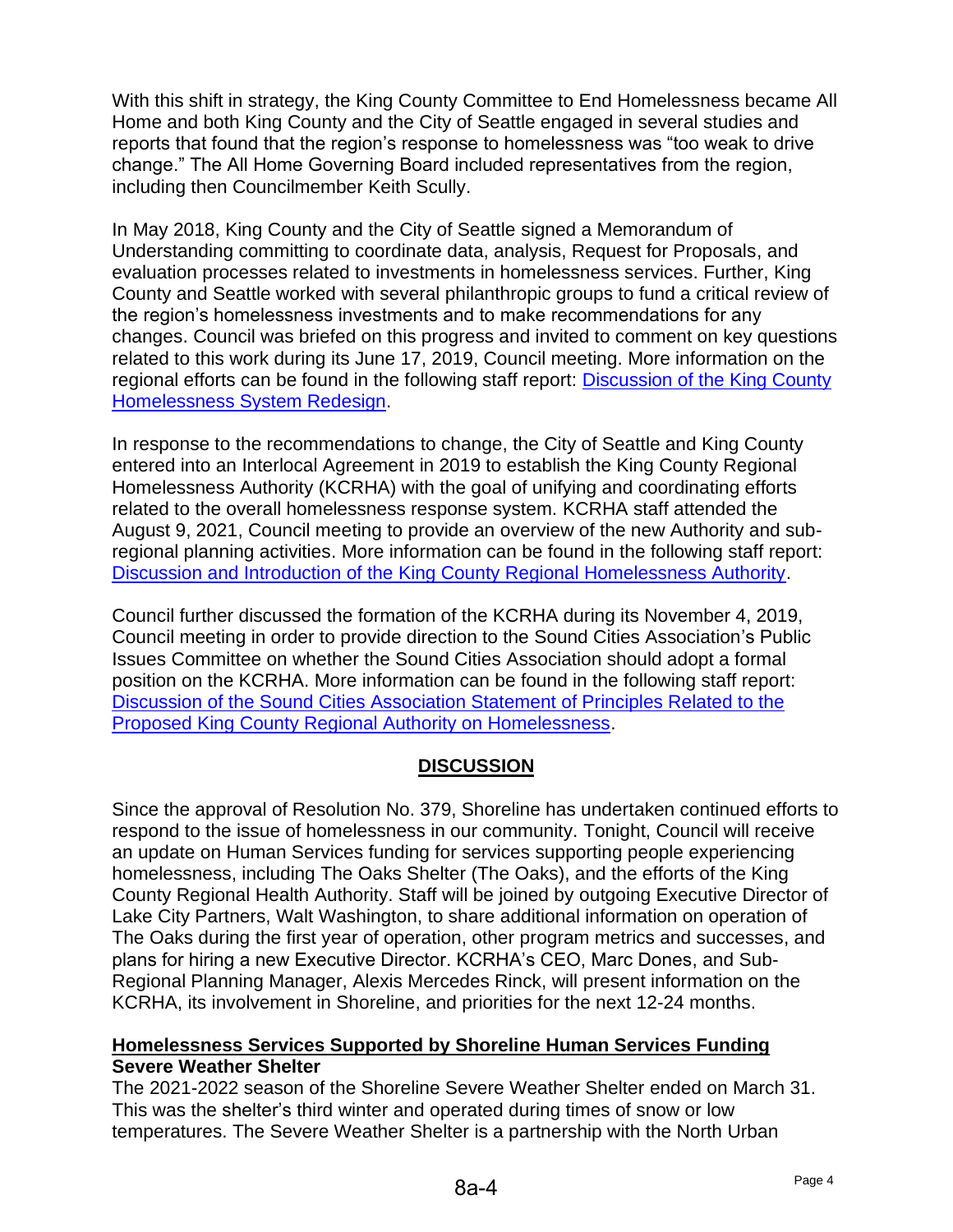Human Services Alliance (NUHSA) and St. Dunstan's Church in Shoreline. The threshold for activation is generally a prediction of four-plus hours of temperatures at or below 33 degrees overnight or a snow accumulation of two or more inches. When activated, the shelter is open from 8:30 p.m. to 7:30 a.m. Each time it is activated, a notification is sent to our community partners, fire, police, and City staff, and a notice is placed on our recorded Severe Weather Shelter phone line. For the 2021-2022 season, the shelter was open for 12 nights, with an average of seven people served each night.

#### **Homelessness Outreach**

The City provides funding to support a Housing and Outreach Specialist through Lake City Partners. This role was originally funded as a pilot with King County funding but is now supported through the City's Human Services funding. The position provides street outreach on a part-time basis and works with City staff to respond to specific circumstances of camping withing the City's right-of-way or parks. The City also provides a small amount of additional funding for additional outreach support when the Severe Weather Shelter is activated.

### **The Oaks Shelter**

The Oaks Shelter opened for operations on April 1, 2021, and moved those individuals being served at Lake City Partner's rotating winter shelter to The Oaks. In May 2021, they began to accept additional referrals. Since that time, Lake City Partners has maintained a steady waitlist and remained full. There have been staff changes, as well as transitions in leadership, which has affected consistent reporting on performance measures. That said, many improvements have been made to data reporting that will result in more consistent reporting going forward.

*Performance Measures:* As part of the Memorandum of Understanding and funding agreement with Lake City Partners, they must report on established performance measures. There have been challenges in accessing data, but Lake City Partner's staff have worked diligently with the regional data system to track and report the services provided.

| <b>Measure</b>                                  | All | <b>Shoreline</b> |
|-------------------------------------------------|-----|------------------|
| Number of Unduplicated Residents Served/Intakes |     | 34               |
| <b>Number of Exits</b>                          | 35  | 26               |

For those Shoreline clients exiting The Oaks, seven exited to housing, three into treatment, and 16 exited either voluntarily or involuntary from the program.

*Notable Data:* Of the 34 individuals who last had residency in Shoreline, 28 were white and six were persons of color. Two were older than 60 years of age and two were between 18-24 years old. Sixteen were male and 18 were female. Approximately 75% of participants indicated they were disabled and a little more than half indicated they had a behavioral health disorder. A large majority reported their prior living situation was a place not meant for habitation (vehicle, abandoned building, etc.) and about two-thirds indicated they had been homeless more than 12 months in the past 3 years.